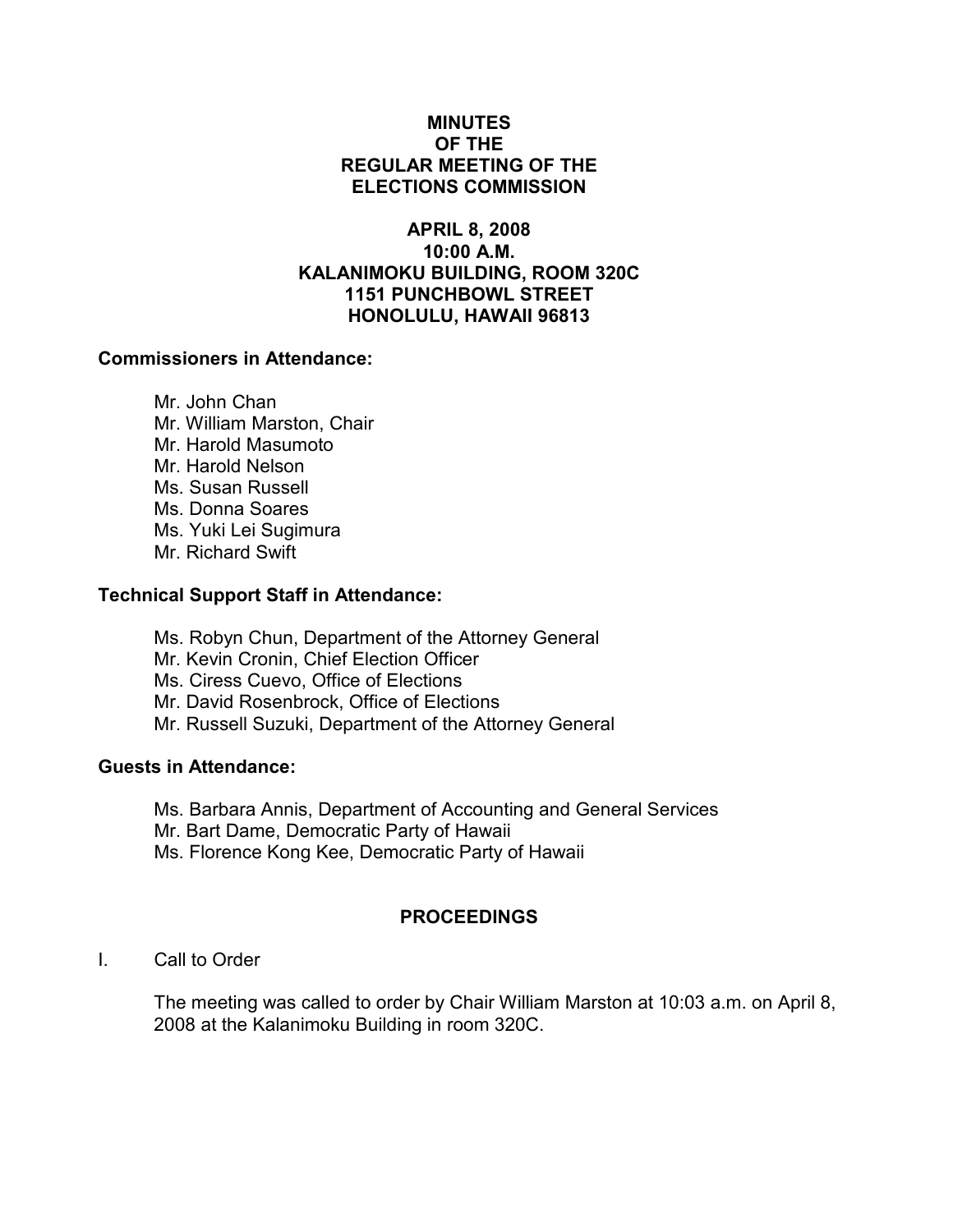II. Roll Call and Determination of a Quorum

Ms. Ciress Cuevo, Elections Commission Secretary conducted roll call. Ms. Zale Okazaki was absent.

III. Approval of Minutes of Meeting of February 5, 2008

Mr. Kevin Cronin, Chief Election Officer (CEO) recommended that the minutes be amended to note that the state issued the notice of award to Hart under item V of paragraph two.

Ms. Donna Soares moved to approve the minutes of the meeting of February 5, 2008 with amendments. Ms. Yuki Lei Sugimura seconded, and the motion carried unanimously.

IV. Public Testimony – Any interested person may submit data, views or arguments on any agenda item

Mr. Bart Dame, Democratic Party of Hawaii expressed his concerns regarding the procurement process for the voting machines and noted his disagreement in the lack of openness of the process to the public.

In response to Mr. Richard Swift's inquiry regarding what is Mr. Dame's expectation of the state at this time, Mr. Dame noted that the state is in a bad position and that he does not have a solution.

Chair Marston asked Mr. Dame whether he was present for meetings with the voting system vendors. Mr. Dame responded that he was in discussions with Elections Systems & Software (ES&S) and Premier. Mr. Dame also noted that he was not allowed to attend the debrief that was conducted by the state. Mr. Dame added that ES&S provided him with a transcript of the debrief.

V. Review and Discussion re: House Concurrent Resolution 267, HD1

The CEO noted that the House committee heard testimony for House Concurrent Resolution 267, HD1. The committee voted to defer the resolution.

Mr. Russell Suzuki, Department of the Attorney General explained that if the House Concurrent Resolution did not move out of the committee then it would die in the legislative session.

VI. Role of the Office of Elections in Political Party Caucuses

The CEO anecdotally commented that the public did not have sufficient information from the political party. The Office of Elections received many phone calls. The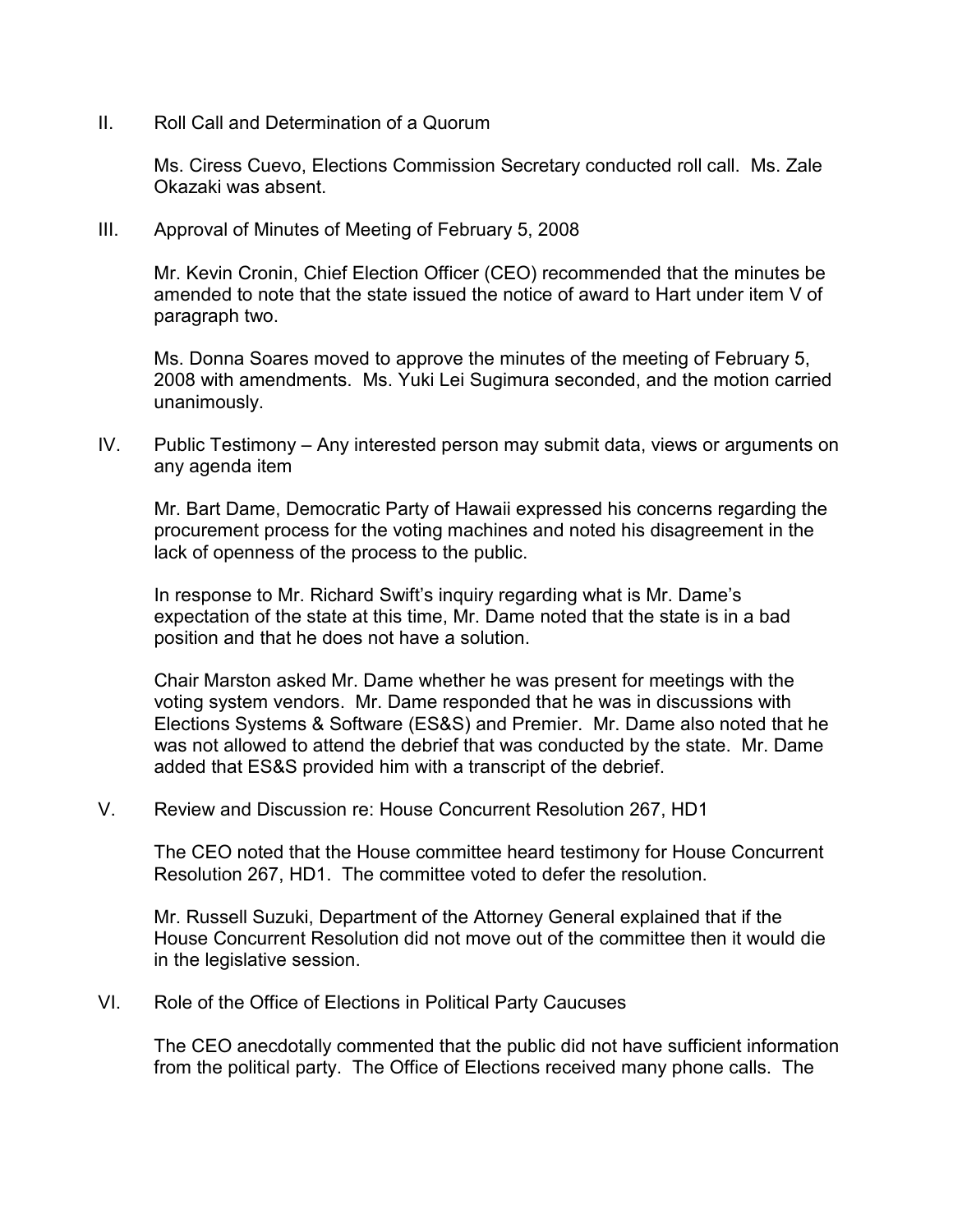number of calls received was not logged. The office did not get involved because the caucus is not a state regulated function.

Commissioners shared their experiences and observations regarding the caucus. Ms. Florence Kong Kee, Democratic Party of Hawaii inquired how many phone calls the Office of Elections received. Mr. David Rosenbrock, Office of Elections noted that the phone calls received by the Office of Elections were non-stop from open to close of the business day. Mr. Rosenbrock also stated that the public was upset with the difficulty in reaching the political party and the lack of available information.

VII. 2008 Primary and General Elections Planning and Preparation

The CEO stated that the Office of Elections (OE) is under a stay for the voting system's procurement process. Additionally, Mr. Cronin reported what OE has been doing to prepare for the elections. OE staff is actively recruiting Precinct Officials (20% ahead of the March goal), discussing ballot layout, making arrangements for Control Center setup, meeting with political parties to assist candidates through the filing process and is in communication with the Comptroller's Office to discuss technical strategies on how OE can release election night results itself as opposed to the media.

In response to Ms. Soares request for more information about election results, Mr. Rosenbrock provided background on how results are released.

The CEO stated that the federal government is interested in election night reporting and dedicated grant money to award to five states. The state of Hawaii was invited to Washington to learn more about this effort. The grant application is due on April 28, 2008 and states will be awarded by May 28, 2008.

In response to Mr. John Chan's inquiry whether Hawaii has a significant number of overseas voters that maintain residency in the state, the CEO said no.

# VIII. Review Role of In-house Counsel for the Office of Elections

Mr. Swift inquired about the necessity of the in-house counsel position at the Office of Elections. The CEO expressed the need to have the position in the office. Although Robyn Chun and Russell Suzuki provide good legal advice to the office, it is beneficial to the staff to have to have an in-house counsel to address day to day legal questions.

Mr. Suzuki explained that the position was created by the Legislature, which is modeled after the Campaign Spending Commission. The position is able to work complimentary to the Attorney General's Office in addressing Election Day challenges. Mr. Suzuki also noted that this position provides legal counsel to the CEO.